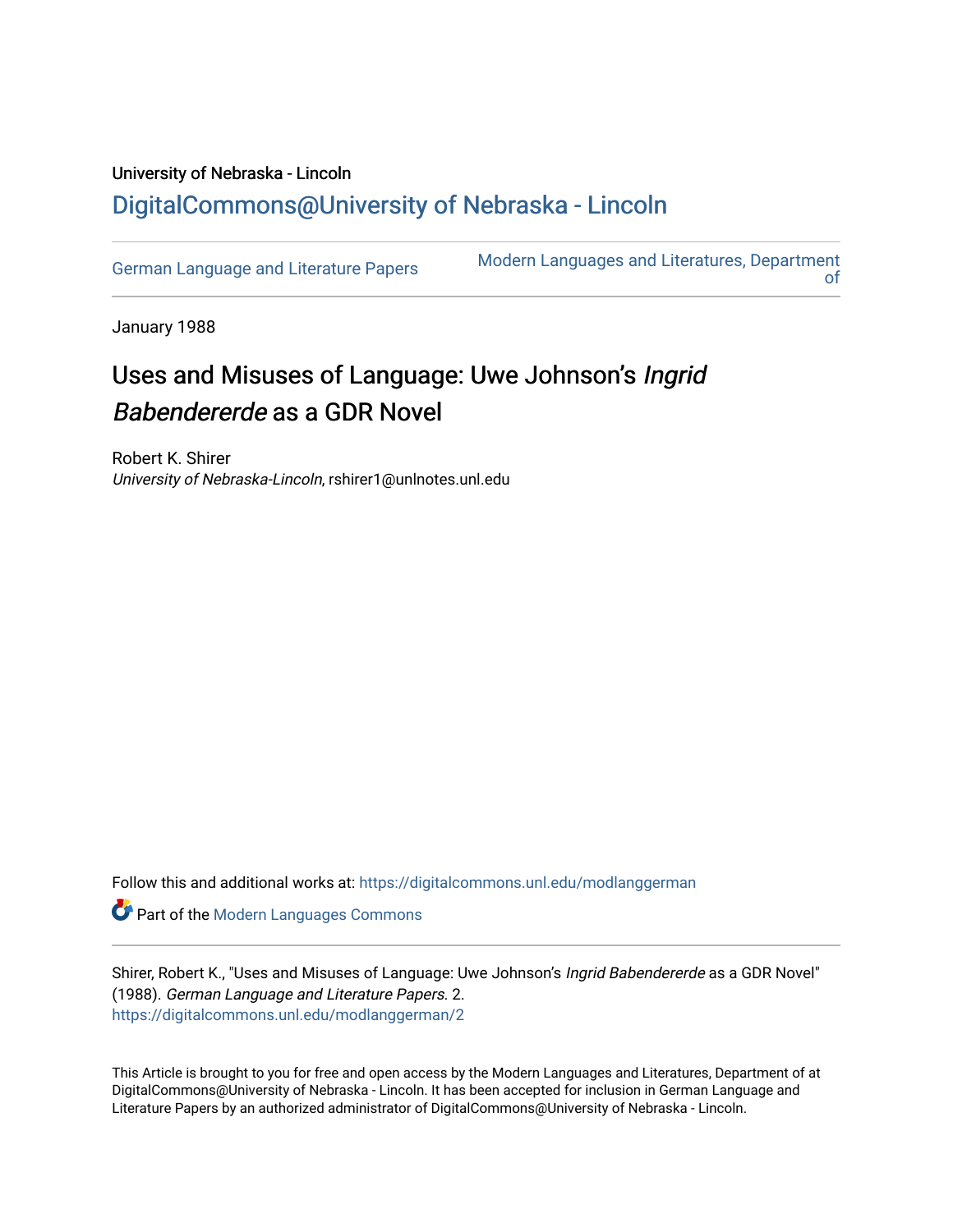## Uses and Misuses of Language

Uwe Johnson's *Ingrid Babendererde* as a GDR Novel

ROBERT K. SHIRER University of Nebraska

Uwe Johnson is seldom discussed as a GDR author, for it was not until after his 1959 decision «to relocate,»<sup>1</sup> as he put it, to the West that Johnson became established as a literary force. Literary historians often mention Johnson along with Gunther Grass and Martin Walser when they discuss the important novelists that burst onto the literary scene in West Germany at the end of the 1950's. But Johnson's work—from *Mutamaßsunmgen über Jakob* to *Jahrestage—*is unthinkable without his education and experiences in the Soviet Occupation Zone and the GDR. With the posthumous publication of his first novel *Ingrid Babendererde. Reifeprüfung 1953* we have the opportunity to examine how the young Johnson strove to portray and to come to terms with the society he ultimately chose to leave.<sup>2</sup>

In one of the earliest reviews of the novel Gert Ueding in the *Frankfurter Allgemeine Zeitung* wonders why the novel was not published by Suhrkamp when it was submitted in late 1956, and he compares it favorably with other notable publications of the same year, novels by Nossack, Andersch, Frisch, and Walser.<sup>3</sup> I have no quarrel with this comparison, but it is curious that no mention is made of contemporary publications in the East. After all, *Ingrid Babendererde* portrays the situation in a small Mecklenburg city in 1953, was written by a student in Rostock, who revised it in Leipzig in 1956, and who did not leave the GDR for West Berlin until 1959. Before Johnson submitted the manuscript to Suhrkamp in the West, it had been the rounds of the best literary publishers in the GDR, from whom the young author received compliments on his promise as a writer and assurances that his manuscript was politically impossible.<sup>4</sup>

If one, then, reads *Ingrid Babendererde* as an example of GDR prose of the fifties, it becomes more than a good, if unaccountably unpublished, first novel. It represents a remarkable and virtually unique attempt to ponder the contradictions of language, ideology, and reality in the fledgling socialist state. Many GDR novels of the time did not examine the present, but instead looked back to the war and to the anti-fascist struggle. Th ose that did look to the present—*Produktions-* or *Aufbau* novels like Hans Marschwitza's *Roheisen* of Rudolf Fischer's Martin Hoop IV—tend to portray the efforts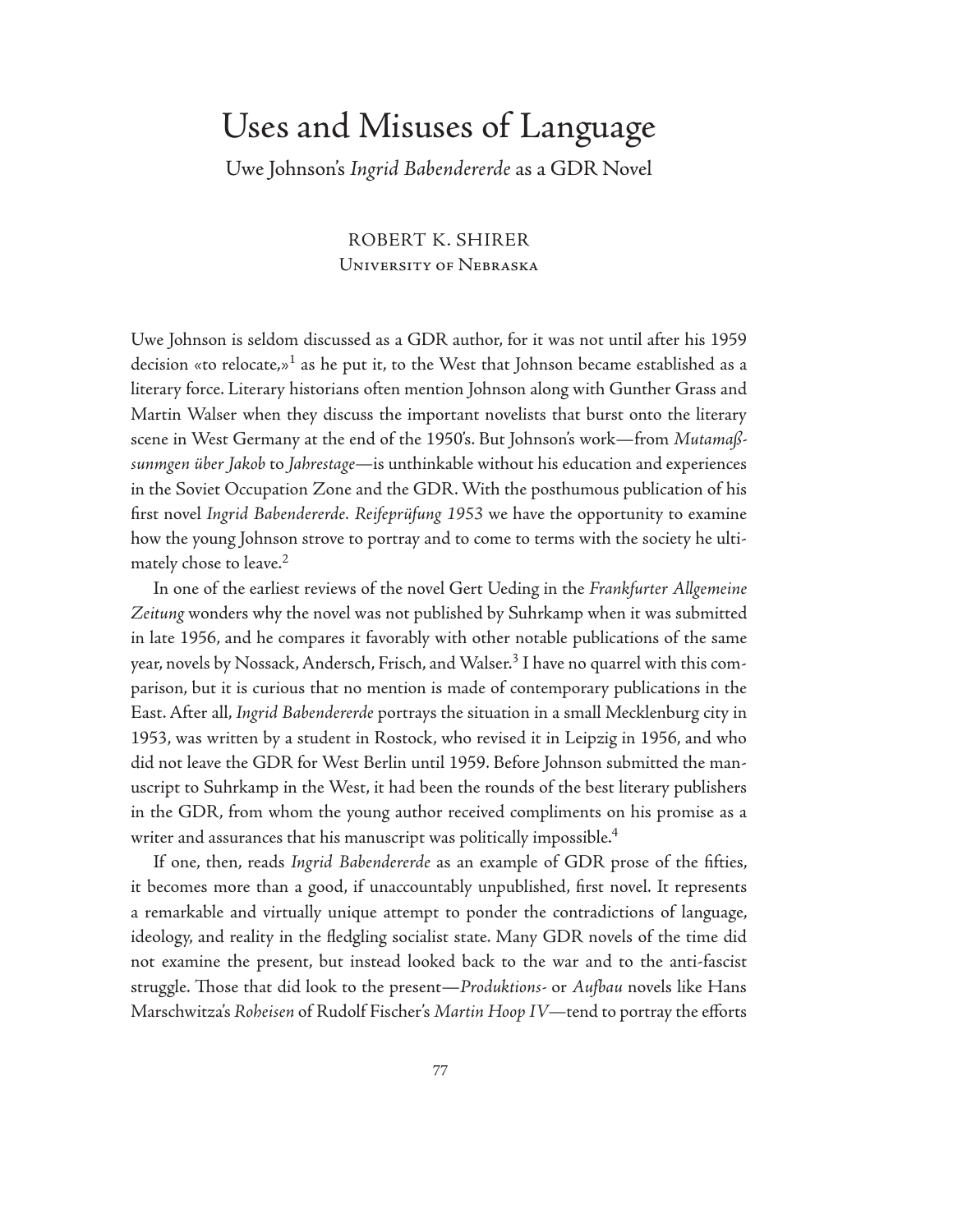of workers to come to terms with the new system, to accept and grasp the logic of socialism. Nowhere in these novels is there an effort to examine the relationship between the rhetoric of the new ideology and reality of the new system—one was ultimately either for the new system and accepted its terms, or one did not support it, and represented, consciously or not, a throwback to the old.

Uwe Johnson, by his own account in the *Frankfurter Vorlesungen,* took an interest in precisely this relationship between public language and the reality such language sought to describe, the relationship other novelists of the period had left unexamined. He explains that his study of literature provided him with «eine Vorliebe für das Konkrete ..., eine geradezu parteüsche Aufmerksamkeit für das, was man vorzeigen, nachweisen, erzählen kann» (BU, p. 23). He points out that, because his childhood and adolescence were dominated by the values of Hitler and Stalin, symbolized by the pictures that hung in virtually every public and private place, he had had ample opportunity to observe how language can be used and abused. Johnson details numerous examples of duplicitous language usage, first by the Nazis and then by the Stalinists, and concludes his first lecture by conceding that he might appear to have a psychological fixation on the two leaders. He believes, however, that their pervasive influence had provided him with an essential insight: «Allerdings meint er, vornehmlich sie hätten ihm vorgeführt, wie man Sprache falsch benutzen kann, sogar mit dem Vorsatz zu betrügen» (BU, p. 54).

One of Johnson's examples of languages abuse in the Soviet Occupation Zone and in the early GDR brings us to the language problem Johnson examines in *Ingrid Babendererde—*the impossibility of saying precisely what one means without running afoul of predetermined, ideologically acceptable, versions of reality. He speaks of the contradictions between what school children could observe and what their teachers told them.

Andere Lehrer wissen, daß der Schüler lügt beim Aufsagen von Lügen, die er von Niemandem weiß als von ihnen selber, und eine Eins schreiben sie ihm an, und der Schüler sieht ihnen zu dabei. (BU, p. 49)

The central problem of *Ingrid Babendererde* concerns just such a contradiction between observable reality and the prescribed truth of the party. The novel covers five days in late spring of 1953 in a small city, the five days prior to the beginning of the written *Abitur*. The protagonists—the title character Ingrid, her boyfriend Klaus Niebuhr (who in *Jahrestage* turns out to be Gesine Cresspahl's cousin), and their friend Jürgen Petersen, a leader of the *Freie Deutsche Jugend—find themselves affected by the GDR-wide com*paign to discredit the Christian youth organisation *Die junge Gemeinde. Die junge Ge-*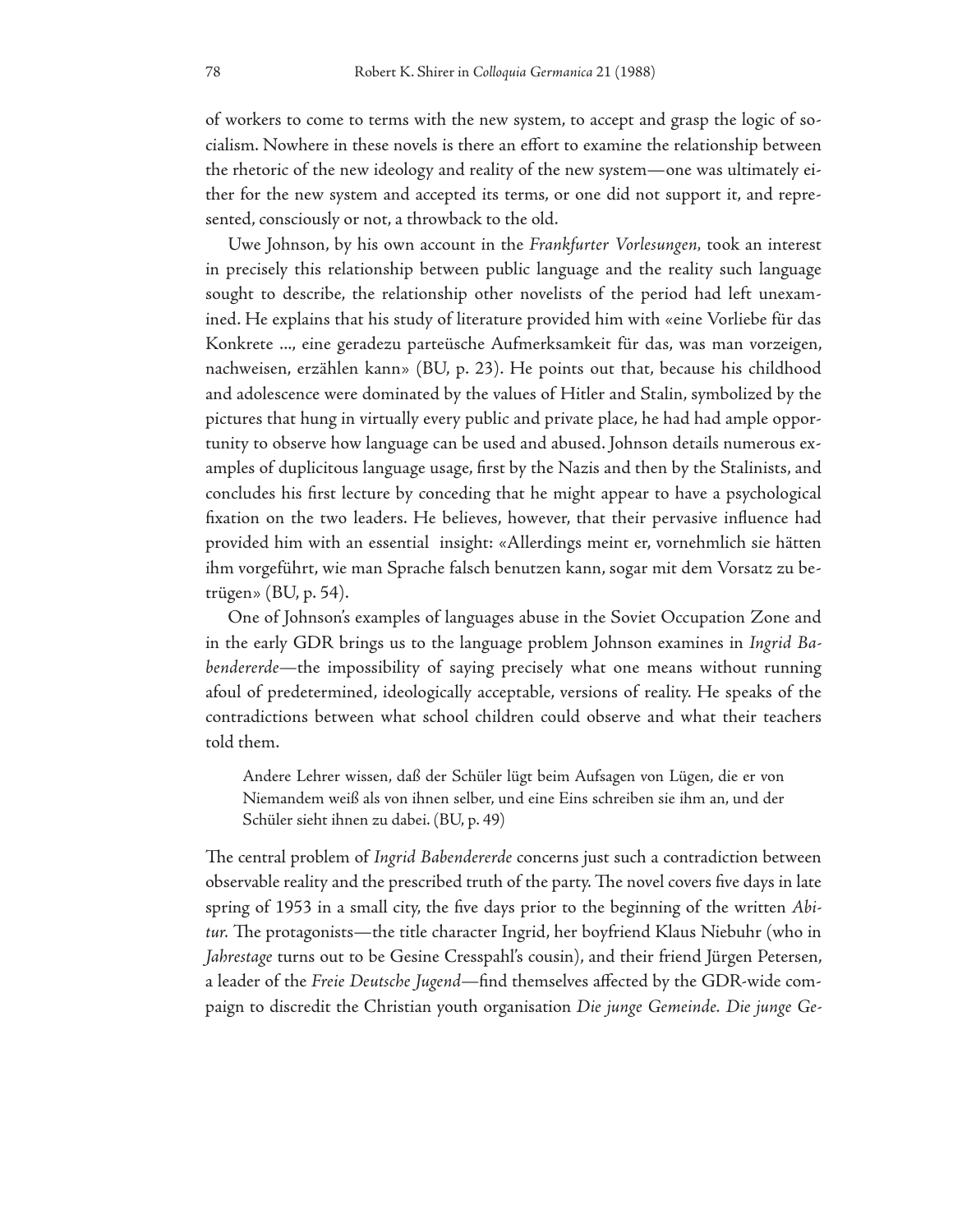*meinde* has been accused of complicity with Western sabotage and espionage activities, and there is pressure to denounce the Christian organization and its members. At the local level, within the school Ingrid, Klaus, and Jürgen attend, the campaign is patently ridiculous, and the students know it. When Klaus discusses the local leader of the *junge Gemeinde* with Jürgen, he suggests,

Aber versucht mal erst mit ihm zu reden: sagte Klaus: Peter Beetz sei nicht die kapitalistische Klasse sondern jemand mit einem Irrtum. (IB, p. 107)

Jürgen, despite his deep commitment to the party, does not need to be told that. He understands the necessity for dialogue and believes his party organization and his Christian fellow students capable of it. As he listens to the local party leader, the school director Robert Siebmann, whom the students refer to as Pius, denounce the Christians, Jürgen finds himself in a dilemma. He would like to accept and respect what his party leader has to say, but his own experience refutes what he is hearing.

Jürgend wo hatte Pius recht: dachte Jürgen: Aber das war nicht in seinem Reden. Sicherlich hatten die von der jungen Gemeinde sich etwas gedacht bei der Schrift in ihrem Schaukasten Liebet eure Feinde unter Umständen hatten sie damit wirklich den Klassenkampf behindern wollen. Warum nahm Pius das ernst? Unter ihnen hatte wahrlich niemand Anlaß das kapitalistische Ausland zu lieben: nicht einmal Marianne. Die wäre dort nie bis in die Abiturklasse einer Oberschule gekommen. Man konnte doch mit ihr reden, man konnte auch mit Peter Beetz reden. Jürgen konnte das. Mochten die doch verhandeln an ihren Mittwochabenden über den Bund Christi mit der Welt; die Welt würde Peter Beetz das Studium bezahlen und am Ende mochte der ohnehin gemerkt haben worauf erstens zu achten war. Ach ja: Pius hatte irgend wo recht. Aber das war nicht in seinem Reden. (91)

Indeed, Jürgen's initial response to the problem of the *Junge Gemeinde* is conciliatory. Under Jürgen, the party youth organization is a group where policy is born of discussion and argument, where the dialectic process is at work: «Sie redeten durcheinander, rauchten, waren betriebsam, hatten Einfälle, kamen gut vorwärts» (IB, p. 55). When Ingrid's mother asks Klaus, «So wie Jürgen ist—ist das die Partei?», Klaus responds: «Wir wollen ihm das wünschen» (IB, p. 61).

The party, however, is not always like Jürgen. When a school assembly is called for the purpose of expelling the young Christians, it falls to Jürgen, in his role as leader of the *FDJ,* to advocate the party line. Johnson's laconic description of Jürgen's speech and the probable further proceedings of the meeting underscores the main language problem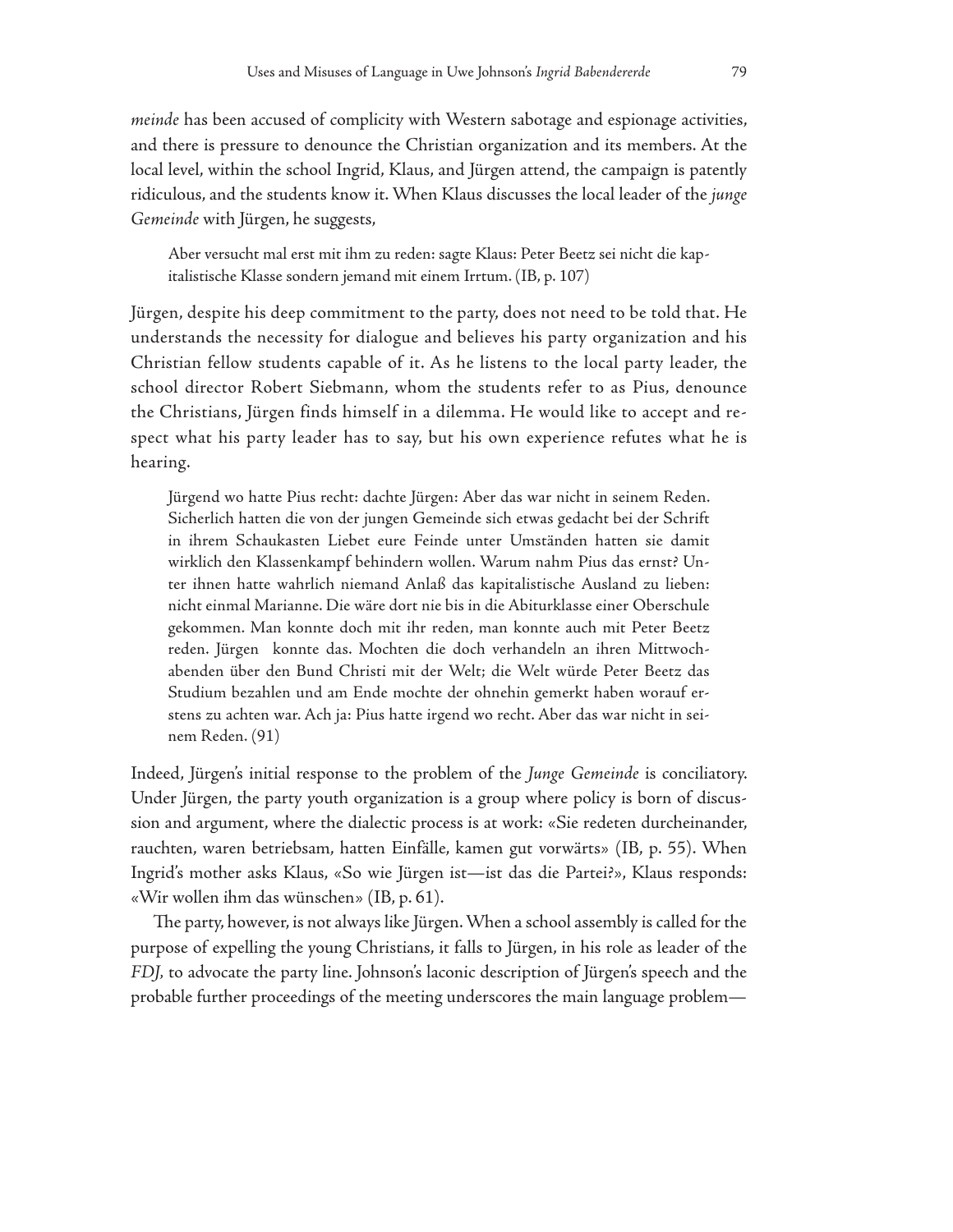the relationship between what one sees and what one says—and identifies a number of corollary problems.

Er ( Jürgen) sagte aber dieses: Peter Beetz sei ein Böses Kind; und jenes war: daß Peter Beetz nun mit vorgeschobener Unterlippe würde nach Stuttgart reisen müssen oder nach Hamburg. So sagte Pius dieses und die ihn anhörten fürchteten daß er jenes wollte. Sie konnten seit langem die Bedeutung der Worte nicht mehr übersehen, sie waren also bedacht wenig gesagt zu haben. Aber nächstens würden sie sagen müssen, als Gute Kinder: der neben mir sitzt ist ein Böses Kind, und er soll nicht neben mir sitzen; und das Böse Kind würde zu jenem gezwungen sein. Und sie würden die Hände heben zum Zeichen ihres einmütigen Willens, und indem sie dieses taten, würden sie hoffen jenes nicht gemeint zu haben. (IB, p. 145)

Not only must Jürgen say what he does not believe to be true, but he must also say things that have implications far beyond their surface meanings. By identifying Peter Beetz as «ein böses Kind,» the party casts him from the school, negates the possibility that he will ultimately be integrated into GDR society, and leaves him little choice but to go to the West.

This dangerous connection between what is said and its implications discourages meaningful speech altogether. The students «konnten seit langem die Bedeutung der Wörter nicht übersehen,» and, as a consequence, they prefer to say as little as possible. Dialogue, the discussion Jürgen had hoped would occur with the *Junge Gemeinde,* simply isn't possible under these circumstances.

Jürgen's behavior illustrates one response to these problems. Convinced as he is of the ultimate legitimacy of the party's aspirations and ideology, he accepts the decisions of his superiors in the party. (Although, as we shall see, there are limits to how far he will go.) Jürgen's two closest friends—Klaus Niebuhr and Ingrid Bebendererde—offer two other possible responses. If we return to Jürgen's speech, we can observe first Klaus's reaction and then Ingrid's.

Also beobachtete Klaus den redenden Jürgen wie etwas Belustigendes und Seltsames, er lag zurückgelehnt und lächelte dann und wann besonders. (IB, p. 145)

Klaus is the first in the line of intelligent, capable, and laconic North German men that populate Johnson's novels—most notably Klaus's uncles Heinrich Cresspahl and Martin Niebuhr and his cousin Gesine Cresspahl's friend and lover Jakob Abs. Klaus, in addition to his natural Mecklenburg taciturnity, has good reason for being skeptical of how language is used. His parents were executed by the Nazis because of their resistance activities, and their dead were explained as having been caused by heart attack. When Klaus is confronted with situations where the authorities say one thing and mean another, he either withdraws and observes with detached and rather bitter amusement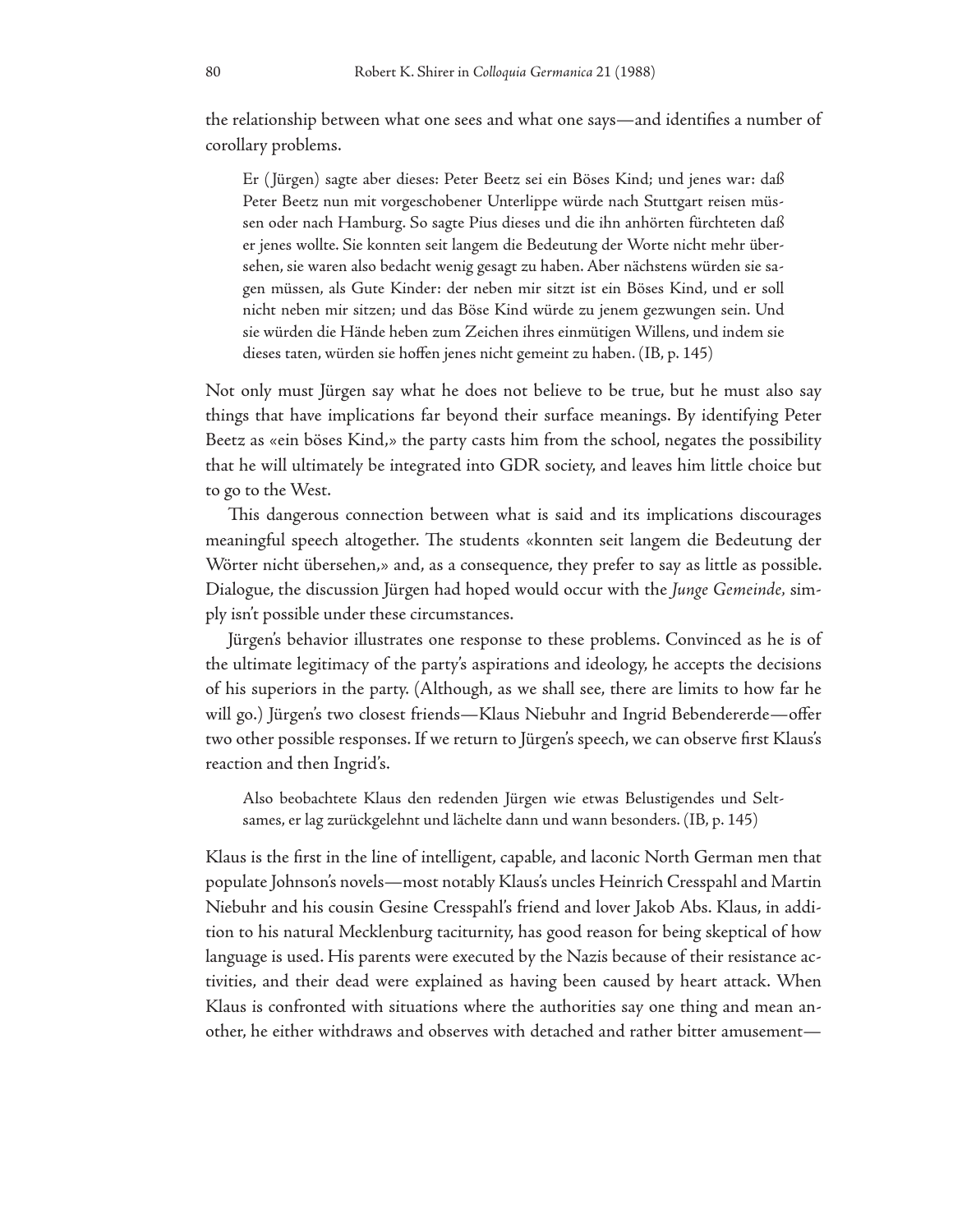as he does during Jürgen's speech—, or he adds his own measure of unreliability to the conversation:

Die Erzieherpersönlichkeit sagte: so sei es, und sei da keine andere Weise die Dinge zu betrachten. Dabei jedoch liefi sie außer Acht daß frühere Erzieherpersonlichkeiten von Herzschlag gesprochen hatte; es war dann aber etwas anderes gewesen. Als der Schüler Niebuhr nun abermals eine Schule besuchte, so also achtete er darauf daß die Erzieherpersönlichkeit nicht abermals dieses für ein anderes sagte; andernfalls würde der Schüler Niebuhr sich erlauben dieses zu sagen und ein anderes zu meinen auch. So waren Klauses Worte unzuverlässig geworden wie die von Pius, er hatte gelernt daß es etwas auf sich hatte mit den Namen für die Dinge, er hatte gelernt daß dies alles seine Notwendigkeit besaß, und gewisser Maßen machte es ihm nicht viel Freude. (IB, p. 170)

In the days before, upon the arrival of Pius, the school took on a pervasive party influence, Klaus had been a leader in the school chapter of the *Freie Deutsche Jugend*. However, even during his *FDJ* days his disinclination to use ideological language had been problematic for him:

Unangenehm war ihm die Notwendigkeit vielen Redens; vieles and der Sparsamkeit seines Ausdrucks war Verteidigung gegen den Nebensinn, der in allzu kennzeichnenden Worten wie «bürgerlicher Klassenfeind» und «Fuhrer der Volker» enthalten war. (IB, p. 156)

Klaus refuses to attend the second session of the meeting called to denounce the *Junge Gemeinde.* He knows that open disagreement with the party's decision to expell the church group will result in one's own expulsion, and although he is disgusted with the performances and speeches he has witnessed, he will stay away and go sailing. He urges Ingrid to go with him

Hörst du ... hast du nicht die Lehrerbank gesehen? Diese Leute, die nichts weiter haben als was Lehrbefähigung genannt wird und großkarierte Psychologie, Alleswissende, Vertrauenspersonen—; denen nichts einfällt als daß sie ihr Brot nicht verlieren wollen; sollte mich angehen, geht mich aber gar nicht, finde ich ekelhaft verstehst du! ... Und dieser alberne Betrieb von Parlament und Verfassungsbruch. Liebe Ingrid komm mit segeln. Da ist doch Wind, das riechst du doch, riechst du das nicht? (IB, p. 149)

Ingrid cannot share Klaus's bitter amusement or his withdrawal. Her observation of Jürgen's speech is very different from Klaus's.

Vor ihm (Klaus) saß sehr aufgerichtet Ingrid und sah von jedem Worte Jürgens wie er es aussprach. . . . sie beobachtee mit ihrer unheimlichen Aufmerksamkeit wie Jürgen nach seiner Rede sich auf den leeren Stuhl in der Mine des Präsidiums setzte . . . (IB, p. 145)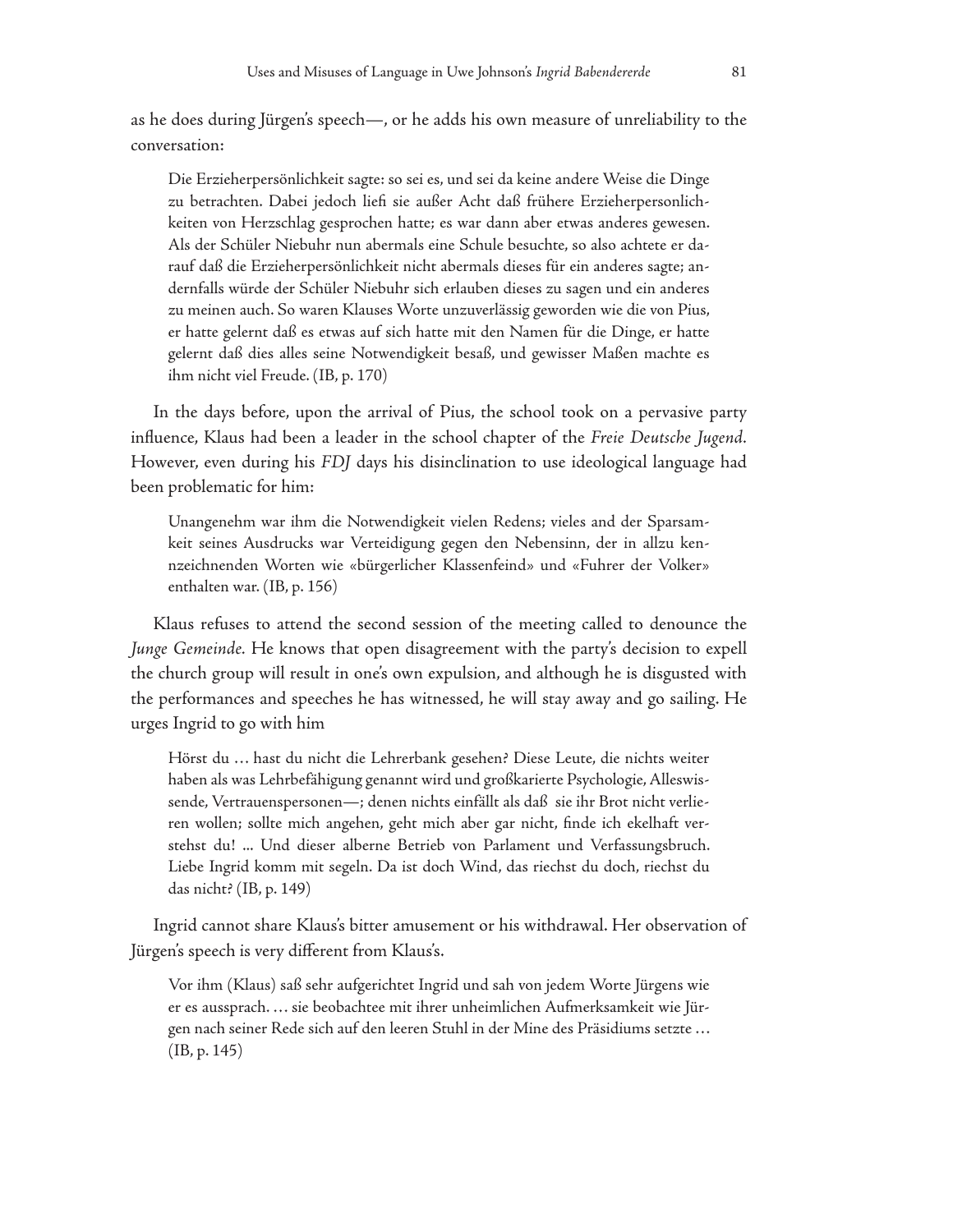Ingrid feels ashamed to be part of a group that will accept the abuses of language she has just witnessed. She reminds Klaus of the behavior of their teachers and fellow classmates after the first session of the meeting—going about their business, as though what had just happened hat been normal—, and she refuses to be like that.

Ich will das nicht mehr, ich will nicht auf dem Oberen See liegen als wenn ich da nie gesessen hätte! (148)

The idea of going back into school to prepare for the *Abitur*, to recite high-sounding ideals, to memorize more formulas has become repulsive to Ingrid in the face of the absurd charade she feels she has observed. She feels she must witness the completion of what has begun, and she will not go with Klaus.

. . . es sei nicht gut so und sie könne dies nicht leiden, es sei einfach nicht gut so, sie rieche unter solchen Umständen überhaupt nichts von Wind! (IB, p. 150)

Ingrid returns to the afternoon session of the assembly. She had been asked to make a statement about *«Die Junge Gemeinde* and the rights of the church,» in support of the party's denunciation of the group. She refused, but when criticized by the school director for a lack of social responsibility, she takes the floor and makes a very curious speech. After rejecting the topic she I been asked to speak about because she lacks the competence to do so intelligently, Ingrid begins to talk about her classmate Eva Mau's slacks. These had created quite a stir when Eva had worn them to school, because was clear that they had been purchased in the West. The school director ad forbidden her to wear them. Ingrid uses this episode to denounce the intolerance and the hypocrisy of Pius, the school director, in particular, and of the party in general.

. . . In dieser Zeit führen alle Wege zum Kommunismus: sagte Herr Direktor Siebmann, und wir haben das wohl begriffen. Herr Direktor Siebmann soll aber bedenken woher wir kommen. Warum will er wohl daß wir einen Umweg über Stuttgart oder Hamburg machen, nur weil wir uns noch nicht gewöhnt haben, nur weil wir nach sieben Jahren noch in anderen Büchern lesen? Wir sagen dabei nichts gegen Pius' Bücher, Peter Beetz hat nie etwas gegen Pius' Bücher gesagt. Wir tragen nur noch nicht den Anzug von Herrn Direktor Siebmann. Und was geht es Dieter Seevken (a FDJ functionary) an daß Eva Mau neulich in der Großen Straße ging mit verbotenen Hosen? (IB, pp. 174–5)

As a result of her speech, Ingrid is also expelled from the school.

Klaus returns the next day and withdraws from school. He cites the violation of several articles of the GDR constitution as his reason for doing so. Jürgen, who voted as one of only 17 students out of 306 against Ingrid's expulsion, is disciplined by the party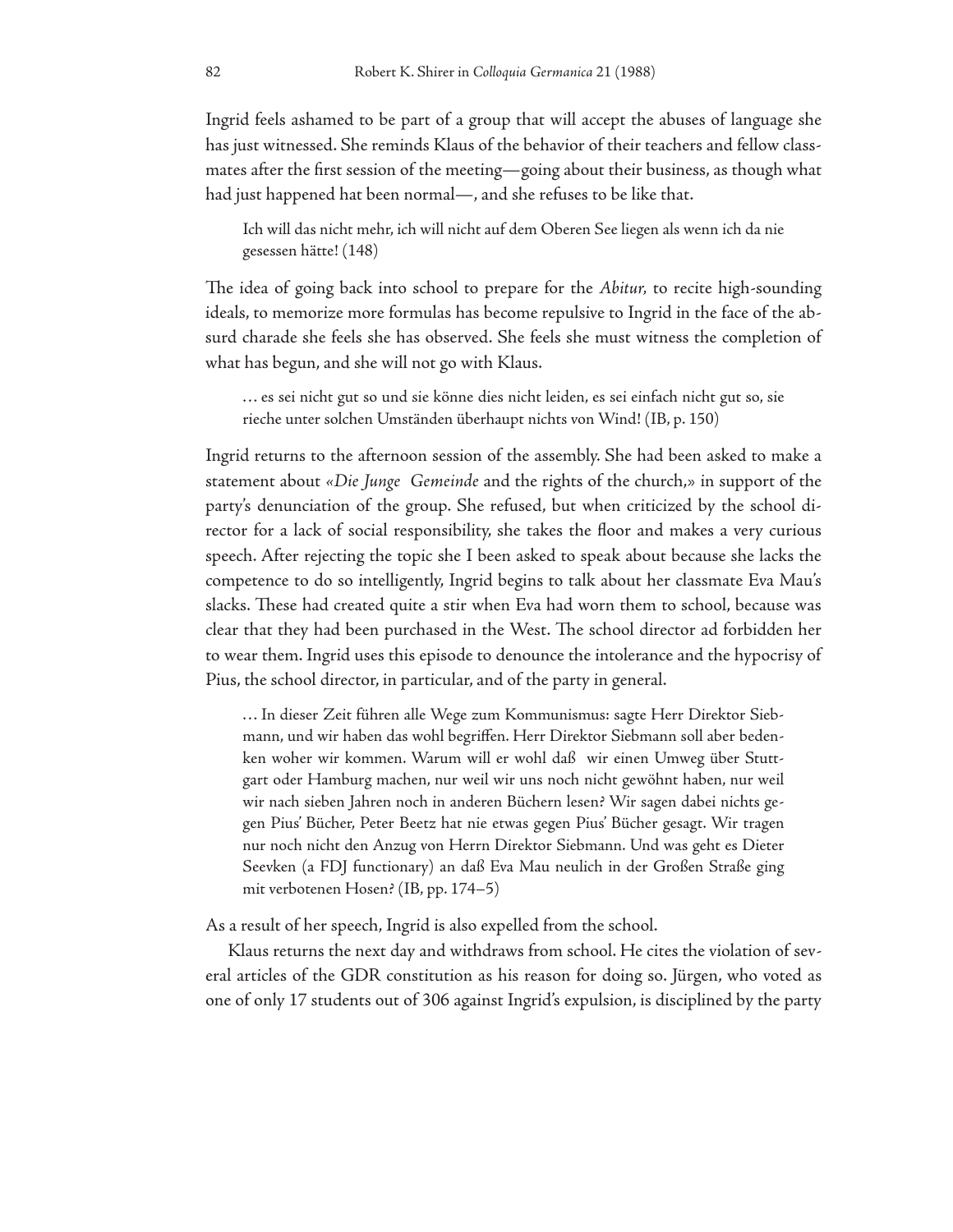and explains his behavior to the furious party leader, in terms almost identical to what Klaus had said in his withdrawal letter:

Jürgens persönliche Grunde seien diese: er sehe zwischen den Artikeln der Verfassung 41 42 43 und dem Vorgehen der Partei einen Unterschied, dessentwegen und in Erachtung der Artikel 9 12 habe er gegen den Ausschluß von Fräulein Babendererde gestimmt. Ich bin nämlich der Meinung sie hat recht, verstehen Sie? fragte er Pius' hilflos empörtes Gesicht. Er meine daß die benutzten Argumente Vorwände seien, die das Verbot einer anderen Meinung rechtfertigen sollten. Anstatt darüber zu diskutieren. Das halte er sowohl für der Partei schädlich als er das auch überhaupt nicht leiden möge. (IB, p. 226)

The following day Ingrid finds herself under surveillance by state security agents. She and Klaus conclude that their situation is untenable, and, with Jürgen's help, they obtain documents that allow them to reach West Berlin. Their decision is by no means a symbolic embracing of Western ideology of anti-Communism. It is a criticism of the misuse of Socialist ideology and of the type of language such abuse spawns, not of the ideology itself. In five passages that begin each section of the book we observe Klaus and Ingrid briefly in West Berlin, where, as Johnson later put it in his *Frankfurter Vorlesüngen*, «sie umsteigen in jene Lebensweise, die sie ansehen für das falsche ...» (BU, p. 87). Ingrid's and Klaus's decision is like Uwe Johnson's six years later, a decision he always characterized as a prudent decision to relocate.

The difficulty of this decision becomes clear through a further use of language in the novel. Johnson, as he was later to do with far greater facility in *Jahrestage,* contrasts the direct and economical use of *Plattdeutsch* by his protagonists and their families, with the inflated and frequently duplicitous standard speech of public discourse. In a particularly telling passage, Ingrid and Klaus walk together beyond the city wall, pursued by the state-security agent following Ingrid. They walk around the city, within sight of the lakes that are such an integral part of the Mecklenburg landscape they love. In dialect they share the anecdote, «Pete hett eis Melk to s-tadt füet. . . ,» alternating speeches, jumping in at a pause, in perfect harmony with each other. They have, for a moment, excluded the power that they cannot accept and asserted their place in their surroundings.

—Secht hei! sagte Ingrid lachend. Ihre Schultern legte sie erschüttert zurück und sie lachte, es ging nicht so einfach und von vornherein, es war nun allerhand mit ihrem Lachen; aber sie blieb dabei und lachte sehr, sie konnte gar nicht davon abkommen zu lachen in ihrem Hals und Klaus sah es alles an mit Petes Gesicht und sie lachte noch mehr. Es war ungewöhnlich erfreulich sie lachen zu sehen und zu hören in dieser unmäßigen Weise von Heiterkeit.